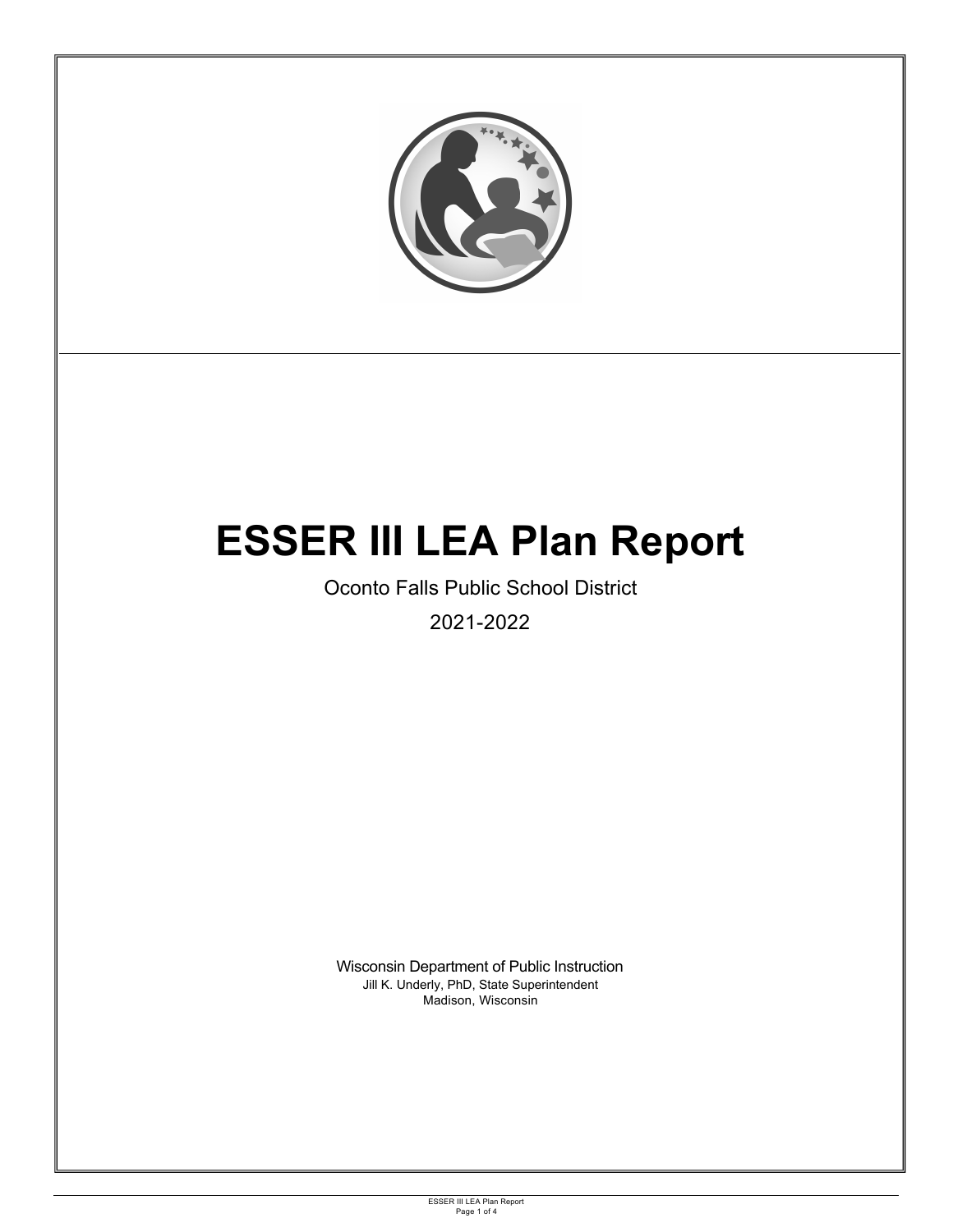## **General Information**

**LEA Name:** Oconto Falls Public School District

**Address:** 200 N Farm Rd Oconto Falls WI 54154

**Superintendent/District Administrator:** Dean Hess

**Grades Served:** K4 - 12

**Number of Schools:** 4

**LEA Website:** www.ofpanthers.com

## **Student Demographics**

Data Source: 2020-21 WISEdash

**Total Student Enrollment:** 1,653

## **Funding**

**ESSER III Allocation: \$1,283,941.00** 

**Amount Budgeted for Evidence-based Improvement Strategies:** \$508,632.00

**Amount Budgeted for all other ESSER Activities:** \$775,309.00

**Total Amount Budgeted in Approved Application:** \$1,283,941.00

**Remaining Amount to Budget:** \$0.00

# **Plan for ESSER III**

**a) How will the funds be used to implement prevention and mitigation strategies that are, to the greatest extent practicable, consistent with the most recent CDC guidelines on reopening schools, in order to continuously and safely open and operate schools for in person learning?**

| Obiect |                                                       | Purchase Item or Position/Area Purchase Item Detail or Position Activity | <b>Function</b>        | <b>Amount Budgeted</b> |
|--------|-------------------------------------------------------|--------------------------------------------------------------------------|------------------------|------------------------|
|        | 327 - Construction Services Construction & Remodeling | Health and Safety                                                        | $ 255300 -$ Remodeling | \$722,614.00           |

**b) How will the LEA use their required 20% to address the academic impact of lost instructional time through the implementation of evidence-based interventions, such as summer learning or summer enrichment, extended day, comprehensive after school programs, or extended school year programs?**

| <b>Object</b><br>Number-Object<br>Label | Purchase Item or<br><b>Position/Area</b>                            | <b>Purchase Item Detail Function Number-</b><br>or Position Activity | <b>Function Label</b>                             | <b>EBIS</b>                                                         | <b>Student</b><br>Group | Amount<br><b>Budgeted</b> |
|-----------------------------------------|---------------------------------------------------------------------|----------------------------------------------------------------------|---------------------------------------------------|---------------------------------------------------------------------|-------------------------|---------------------------|
| 200 - Employee<br>Benefits              | Paraprofessional / Instructional                                    | Standard (Default)                                                   | 120000 - Regular<br>Curriculum                    | Evidence-Based After School<br>Programming                          |                         | \$100,000.00              |
| 200 - Employee<br>Benefits              | Teacher / Academic or Behavioral<br>Interventions (0940)            | Standard (Default)                                                   | 120000 - Regular<br>Curriculum                    | Assisting Elementary Students<br><b>Struggling with Mathematics</b> |                         | \$182,000.00              |
| 200 - Employee<br>Benefits              | Teacher / Academic or Behavioral<br>Interventions (0940)            | Standard (Default)                                                   | 120000 - Regular<br><b>Curriculum</b>             | Assisting Elementary Students<br>Struggling with Mathematics        |                         | \$197,632.00              |
| $ 200 -$ Employee<br>Benefits           | Staff / Before and After School<br>Supervisor/Coordinator and Staff | Before/After School<br>Remedial Tutoring                             | 110000 -<br>Undifferentiated<br><b>Curriculum</b> | Evidence-Based After School<br>Programming                          |                         | \$29,000.00               |

#### **c) How will the LEA spend its remaining ARP ESSER funds consistent with allowed activities defined in the ARP Act?**

| <b>Subbudget</b>     | <b>Program Type</b>                    | <b>Object Number-</b><br><b>Object Label</b> | <b>Purchase Item or</b><br><b>Position/Area</b> | <b>Purchase Item Detail or</b><br><b>Position Activity</b> | <b>Function Number-</b><br><b>Function Label</b> | Amount<br><b>Budgeted</b> |
|----------------------|----------------------------------------|----------------------------------------------|-------------------------------------------------|------------------------------------------------------------|--------------------------------------------------|---------------------------|
| General<br>Education | Educational Technology                 | 358 - Internet Access Communication          |                                                 | Internet Access                                            | 221500 - Instruction<br>Related Technology       | \$10,000.00               |
| General<br>Education | Addressing Long-term<br>School Closure | 362 - Software as a<br>Service               | Software as a Service                           | Addressing Educational<br>Deliverv                         | 221500 - Instruction<br>Related Technology       | \$42,695.00               |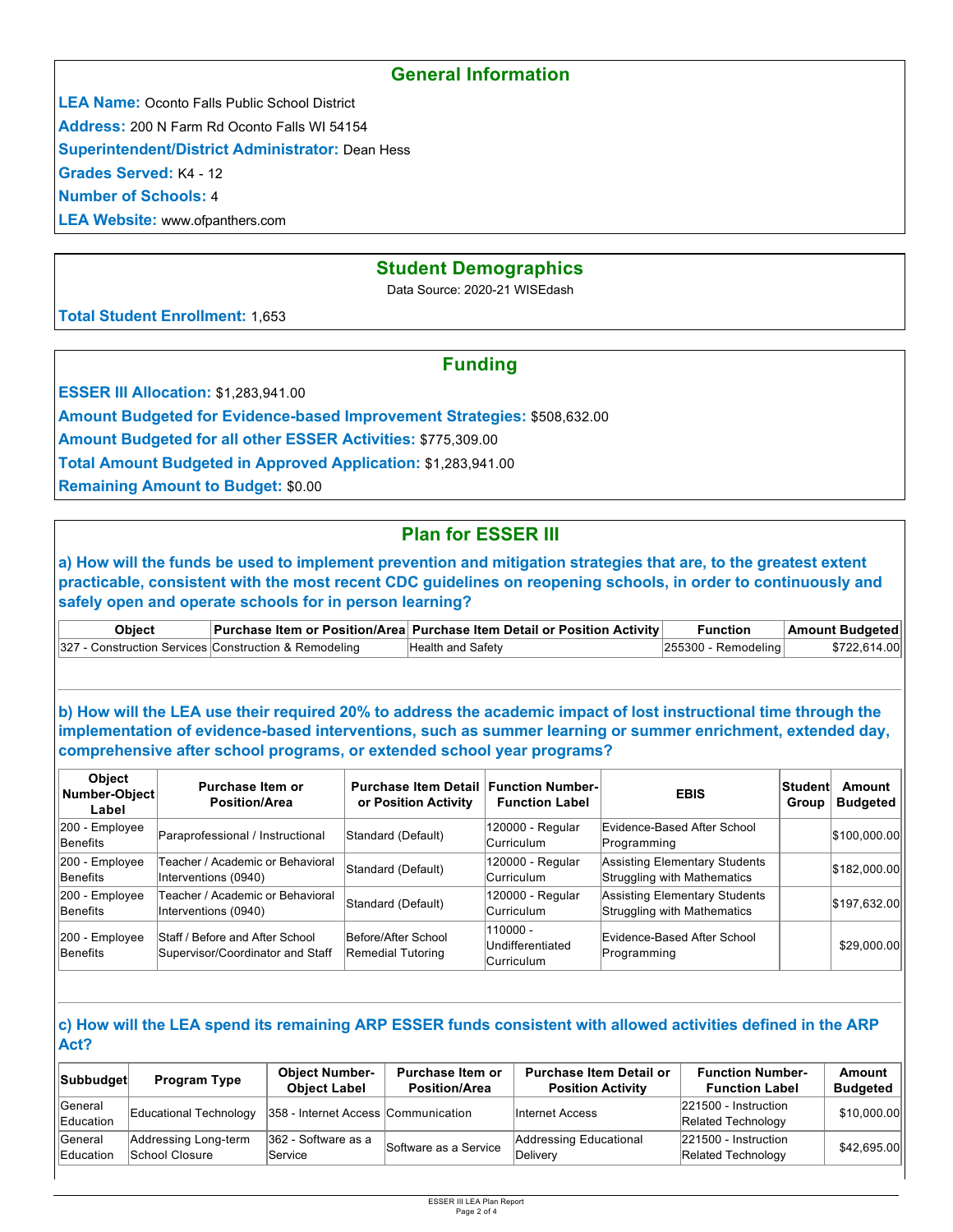**d) How will the LEA ensure that the interventions it implements, including but not limited to the interventions under the 20% reservation of the ARP Act to address the academic impact of lost instructional time, will respond to the academic, social, emotional, and mental health needs of all students, and particularly those students disproportionately impacted by the COVID-19 pandemic, including students from low-income families, students of color, English Learners, children with disabilities, students experiencing homelessness, children in foster care, and migratory students?**

### **Educator Practices**

Through Plan Do Study Act (PDSA) cycles, the LEA intermittently reviews educator practices monitoring evidence/data sources used to document implementation (e.g., evidence from walkthroughs and observations, coaching cycles, data collected as part of the EE process, evidence of application of professional learning).

LEA uses educator practice data to identify unintended consequences to equity (if any).

LEA either revises plan(s) and next steps or prepares for scale-up, in response to the PDSA cycles.

### **Student Outcomes**

Regularly, the LEA reviews evidence of student outcomes (e.g., benchmark reading assessment, formative assessments, common summative assessments based on standards, attendance, behavior, course-enrollment and on-track for graduation). Outcome data is used to identify unintended consequences to equity (if any).

The LEA either revises plan(s) and next steps or prepares for scale-up.

LEA uses protocol (i.e., resources from Wisconsin's Strategic Assessment) to review student outcome monitoring evidence/data sources.

## **Stakeholder Engagement for Plan Development**

LEAs must provide opportunities for stakeholders to meaningfully and substantively contribute to their ESSER III Plan. Consultation must occur prior to submitting a plan in WISEgrants. All LEAs must consult with the following groups:

- Students
- Families
- School and district administrators (including pupil services/special education administrators)
- Teachers, principals, school leaders, other educators, school staff, and their unions

To the extent present in or served by the LEA, LEAs must also consult with the following groups:

- American Indian Nations
	- [Wisconsin Tribal Head Officials](http://witribes.wi.gov/docview.asp?docid=19085&locid=57)
	- [Wisconsin Tribal Education Directors](https://wiea.net/about-wiea/wisconsin-tribal-education-directors/)
- Civil rights organizations (including disability rights organizations)
- Stakeholders representing the interests of
	- Children with disabilities,
	- English learners,
	- Children experiencing homelessness,
	- Children in foster care,
	- Migratory students,
	- Children who are incarcerated, and other underserved students

### *Describe your LEA's level of engaging stakeholders:*

LEA invited stakeholders to participate in planning but engagement is minimal or focused on sharing or disseminating information. *Example: LEA provided a presentation of the plan to use ESSER funds at a school board meeting and listened to comments and concerns from meeting attendees.*

# **Safe Return to In-Person Instruction and Continuity of Services Plan**

The United States Department of Education (USDE) requires all LEAs to post their Safe Return to In-Person Instruction and